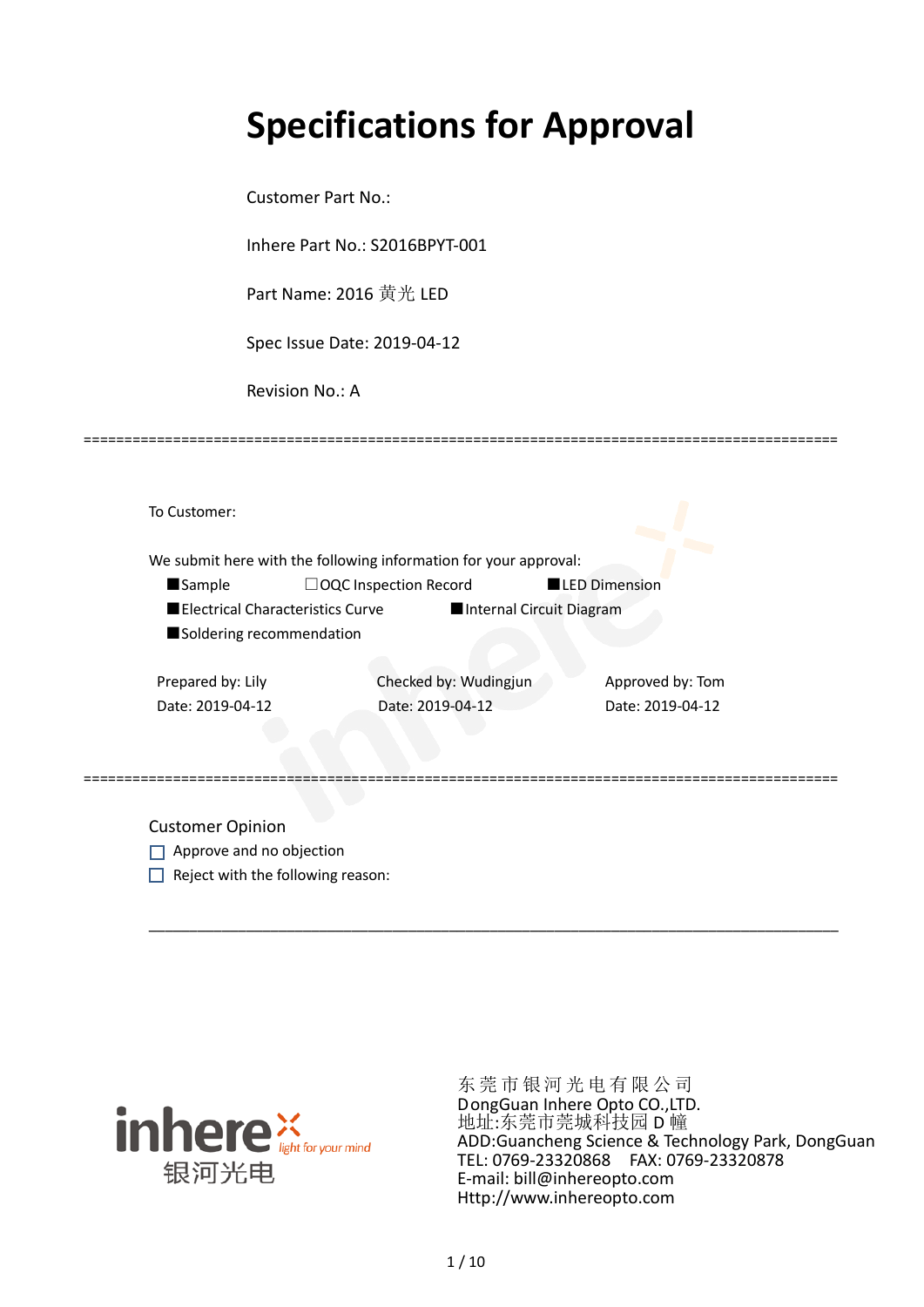#### **Features**

2.0mm × 1.6m SMD LED, 0.6thickness

Low power consumption

Wide view angle

Package: 4000pcs/reel

RoHS Compliant

#### **Applications**

Ideal for back light and indicator

Various colors and lens types available

## $2.20 + 0.1$  $2.00$ 0.255 600 P<sub>a</sub>  $2$ || | | | | <sub>| 0,20</sub> | | | | 1  $0.28\pm0.03$   $\rightarrow$   $\rightarrow$  0.99 $\pm$ 0.05  $1770 + 0.05$ 0.60+0.05  $\overline{\phantom{a}}$ τ  $1.470 + 0.05$  $0.45$ 1.08 0.96



 $0.55$   $+$   $1.25$ 

# **Package outlines Recommend Pad Layout Recommend Pad Layout**





| Part No.      | <b>Emitted color</b> | <b>Dice</b> | Lens color  |  |
|---------------|----------------------|-------------|-------------|--|
| S2016BPYT-001 | Yellow               | InGaN/GaN   | Water Clear |  |

#### Notes:

All dimensions are in millimeters (inches);

Tolerances are ±0.1mm (0.004inch) unless otherwise noted.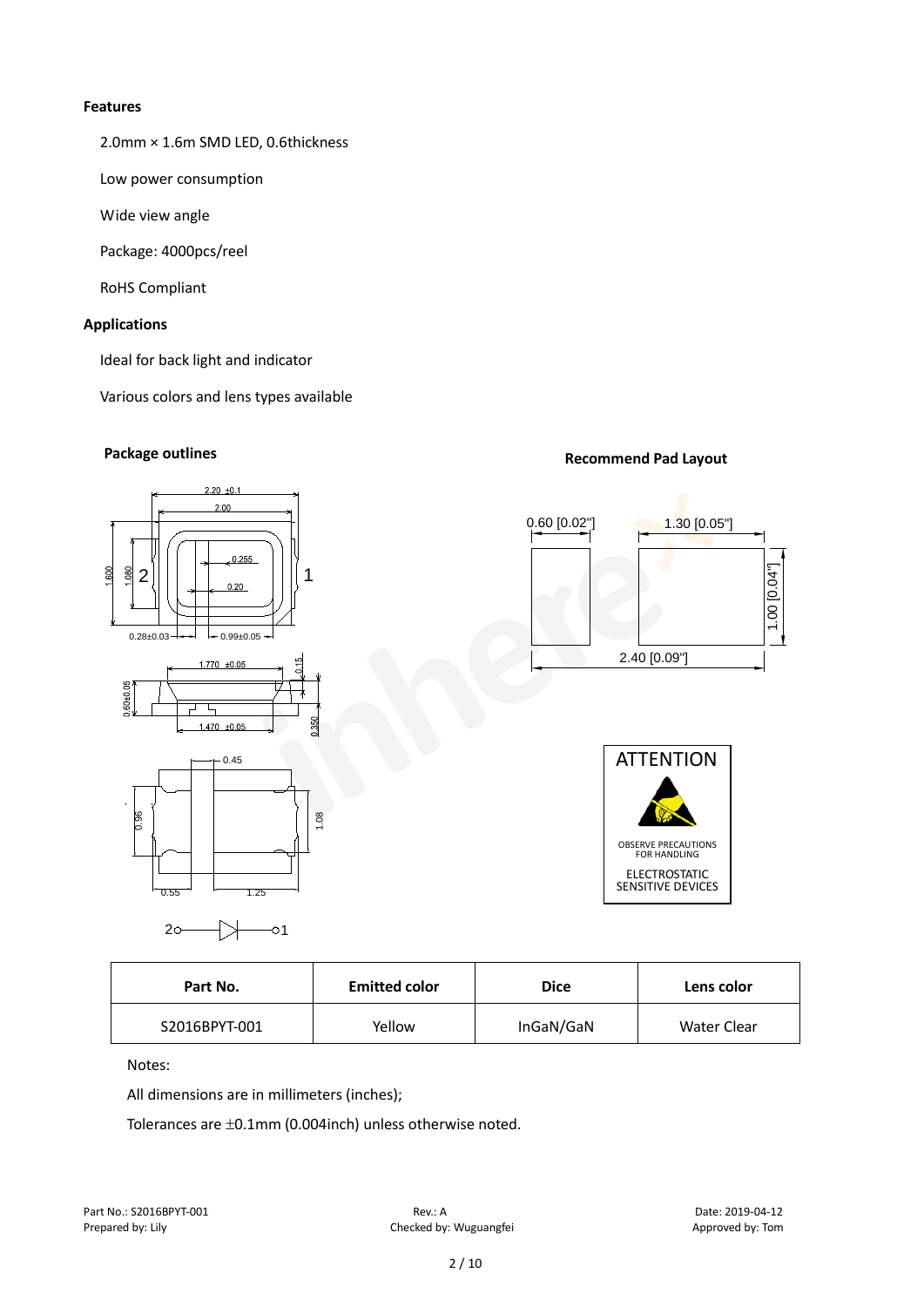# **Absolute Maximum Ratings (TA=25**℃)

| Parameter                               | Symbol      | Value         | Unit         |
|-----------------------------------------|-------------|---------------|--------------|
| Forward current                         | lf          | 30            | mA           |
| Reverse voltage                         | Vr          | 5             | $\vee$       |
| Power dissipation                       | Pd          | 72            | mW           |
| Operating temperature                   | Top         | $-40$ ~ $+85$ | $^{\circ}$ C |
| Storage temperature                     | <b>Tstg</b> | $-40$ ~+85    | $^{\circ}C$  |
| Peak pulsing current (1/10 duty f=1kHz) | Ifp         | 125           | mA           |

### **Electro-Optical Characteristics (Ta=25**℃)

|                             | <b>Test</b> |                        | Value                    |            |            |        |
|-----------------------------|-------------|------------------------|--------------------------|------------|------------|--------|
| Parameter                   | Condition   | Symbol                 | Min                      | <b>Typ</b> | <b>Max</b> | Unit   |
| Wavelength at peak emission | $If=20mA$   | $\lambda$ p            |                          | 594        | --         | nm     |
| Spectral half bandwidth     | $If=20mA$   | $\triangle \lambda$    | $-$                      | 18         | $-$        | nm     |
| Dominant wavelength         | $If=20mA$   | $\lambda$ d            | 586                      |            | 596        | nm     |
| Forward voltage             | $If=20mA$   | Vf                     | 1.8                      |            | 2.4        | $\vee$ |
| Luminous intensity          | $If=20mA$   | $\mathsf{I}\mathsf{v}$ | 800                      | 1250       | --         | mcd    |
| Viewing angle at 50% lv     | $If=10mA$   | $2 \theta \frac{1}{2}$ | $\overline{\phantom{a}}$ | 120        | $-$        | Deg    |
| Reverse current             | $Vr = 5V$   | Ir                     | --                       |            | 10         | μA     |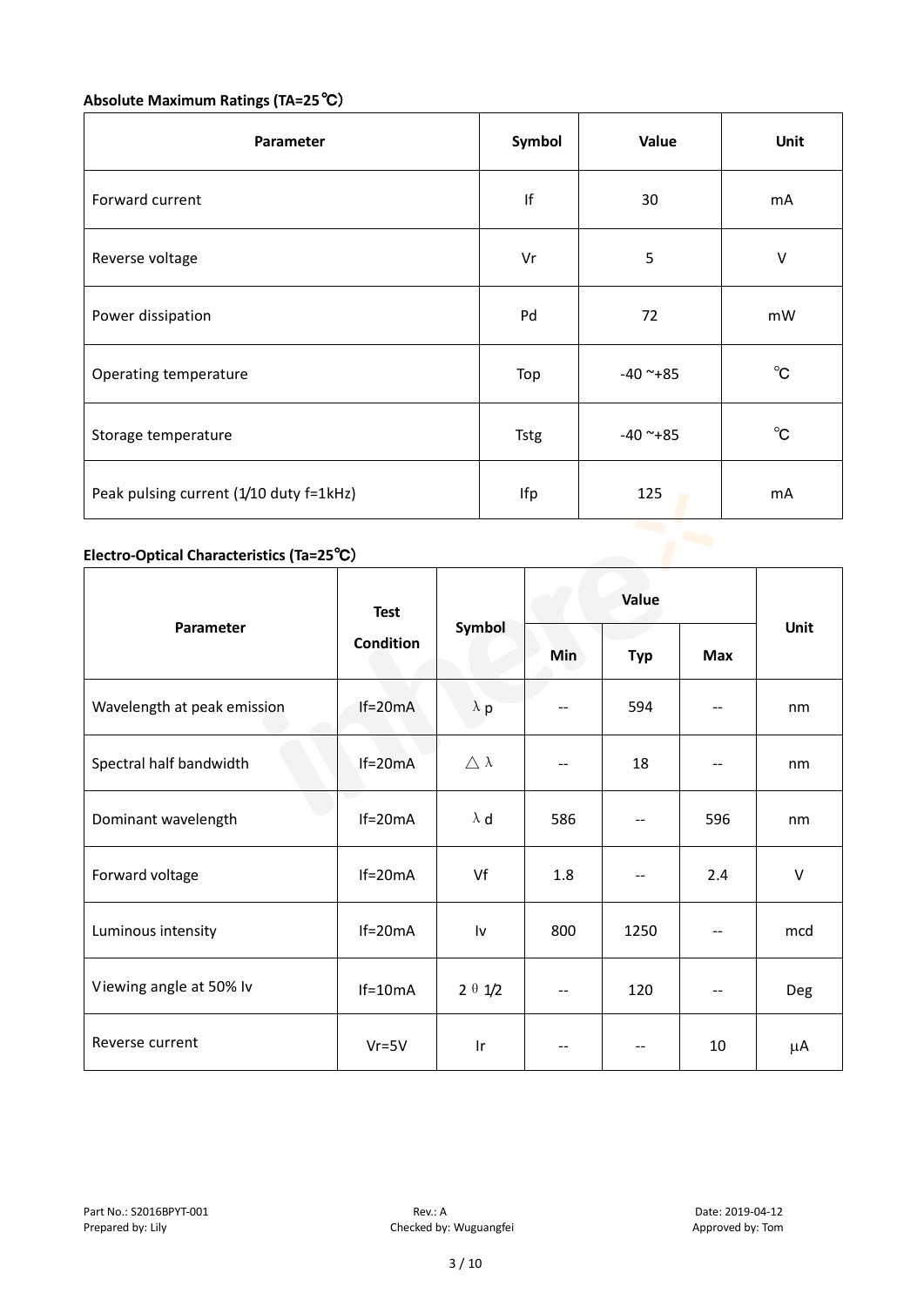#### **Optical characteristic curves**

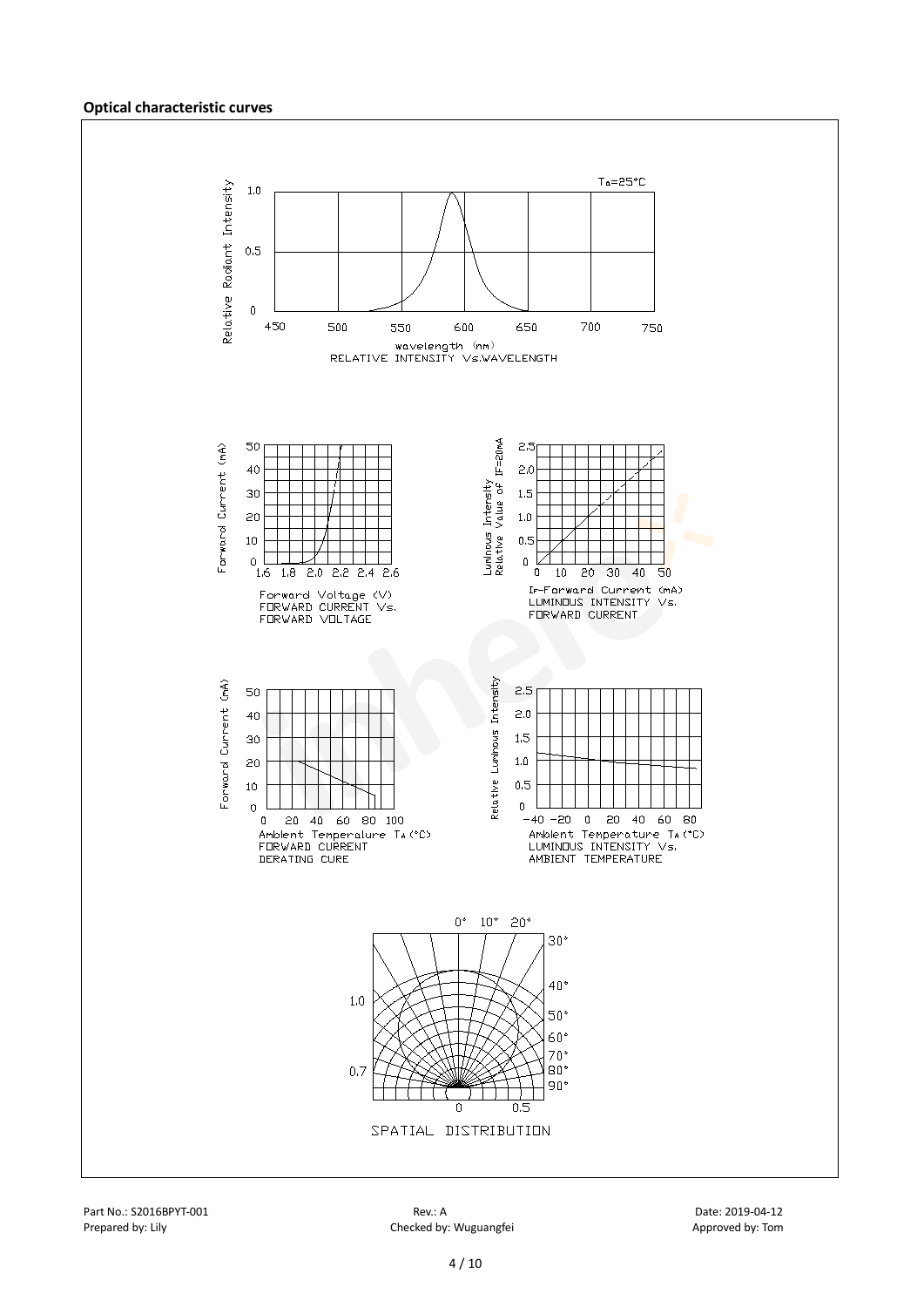#### **Reflow Profile**

Reflow Temp/Time



#### Notes:

- 1. We recommend the reflow temperature 245°C ( $\pm$ 5°C).the maximum soldering temperature should be limited to 260℃.
- 2. Don't cause stress to the epoxy resin while it is exposed to high temperature.
- 3. Number of reflow process shall be 2 times or less.

#### ■Soldering iron

Basic spec is  $\leq$  5sec when 320°C (±20°C). If temperature is higher, time should be shorter (+10°C $\rightarrow$ -1sec).

Power dissipation of iron should be smaller than 20W, and temperatures should be controllable .Surface temperature of the device should be under 350℃.

#### **Rework**

- 1. Customer must finish rework within 5 sec under 340℃.
- 2. The head of iron cannot touch copper foil
- 3. Twin-head type is preferred.



Avoid rubbing or scraping the resin by any object, during high temperature, for example reflow solder etc.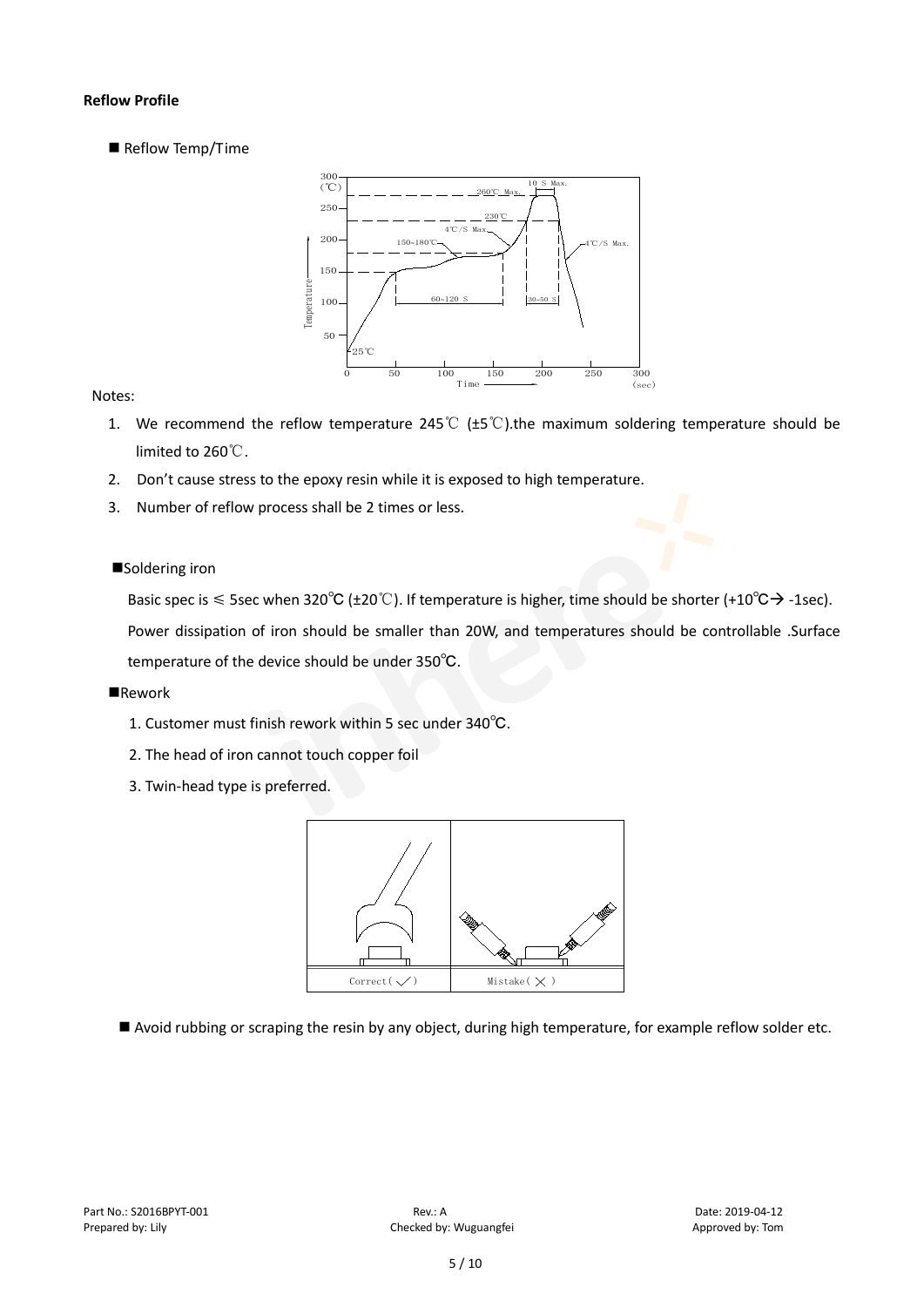#### T**est circuit and handling precautions**

Test circuit



■ Handling precautions

#### 1. Over-current-proof

Customer must apply resistors for protection; otherwise slight voltage shift will cause big current change (Burn out will happen).

#### 2. Storage

#### 2.1 It is recommended to store the products in the following conditions:

Humidity: 60% R.H. Max.

Temperature: 5℃~30℃

- 2.2 Shelf life in sealed bag: 12 month at <5℃~30°C and <30% R.H. after the package is opened, the products should be used within a week or they should be keeping to stored at≦20 R.H. with zip-lock sealed.
	- 3. Baking

It is recommended to baking before soldering. The Conditions is: 60±5℃/24hrs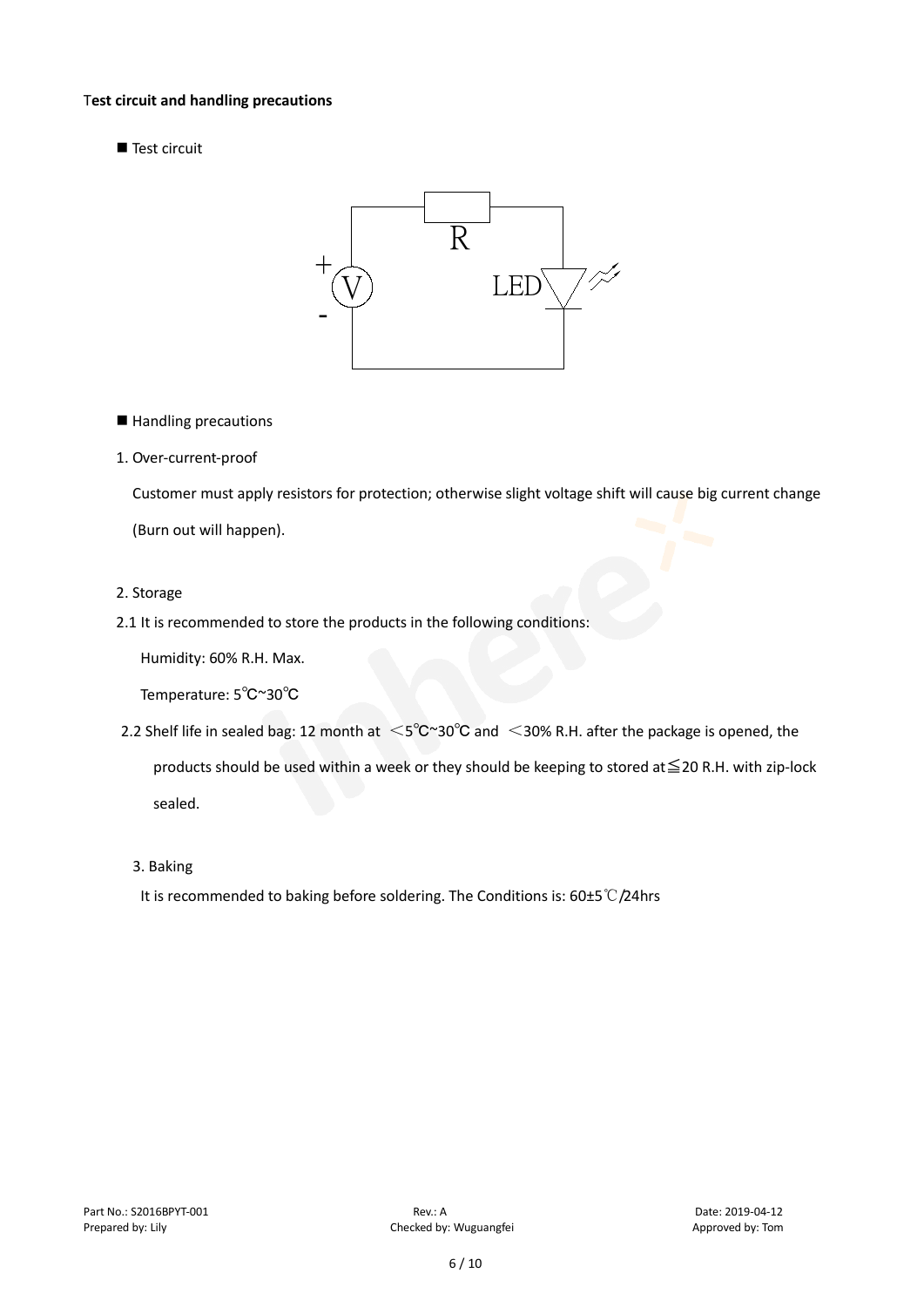#### **Test Items and Results of Reliability**

| <b>Test Item</b>                                  | <b>Standard</b><br><b>Test Conditions</b><br><b>Test Method</b>                |                   | <b>Note</b> | Number of<br><b>Test</b> |
|---------------------------------------------------|--------------------------------------------------------------------------------|-------------------|-------------|--------------------------|
| <b>Reflow Soldering</b>                           | Ta=260±5 °C, Time=10±2S<br>JB/T 10845-2008                                     |                   | 3times      | 0/22                     |
| Salt Atmosphere                                   | Ta=35±3°C, PH=6.5 $\sim$ 7.2                                                   | GB/T 2423.17-2008 | 24hrs       | 0/22                     |
| Temperature Cycling                               | -40 $±5^{\circ}$ C<br>$30±1$ min<br>个→(25℃/5±1min) ↓<br>100±5°C<br>$30±1$ min  | GB/T 2423.22-2012 | 100cycles   | 0/22                     |
| <b>Thermal Shock</b>                              | Ta=-40±5 $\degree \text{C}$ $\sim$ 100±5 $\degree \text{C}$ ,<br>15±1min dwell | GB/T 2423.22-2012 | 100cycles   | 0/22                     |
| High Humidity High Temp.<br>Cycling               | Ta=30±5 °C $\sim$ 65±5 °C,<br>90±5%RH,24hrs/1cycle                             | GB/T 2423.4-2008  |             | 0/22                     |
| High Humidity High Temp.<br>Storage Life          | Ta=85±5 °C, $\psi$ (%)=85±5%RH                                                 | GB/T 2423.3-2006  |             | 0/22                     |
| High Temperature<br><b>Storage Life</b>           | Ta=100±5 °C, non-operating                                                     | GB/T 2423.2-2008  |             | 0/22                     |
| Low Temperature<br>Storage Life                   | Ta=-40±5 $°C$ , non-operating                                                  | GB/T 2423.1-2008  | 1000hrs     | 0/22                     |
| Life Test                                         | Ta=26±5 °C,@20mA,<br>$\psi$ (%)=25%RH~55%RH                                    |                   |             | 0/22                     |
| High Humidity High Temp.<br><b>Operating Life</b> | Ta=85±5 $\degree$ C, @20mA,<br>$\psi$ (%)=85%RH                                | GB/T 2423.3-2006  | 500hrs      | 0/22                     |
| Low Temperature<br><b>Operating Life</b>          | Ta=-20±5 $\mathbb{C}$ , @20mA                                                  | GB/T 2423.1-2008  | 1000hrs     | 0/22                     |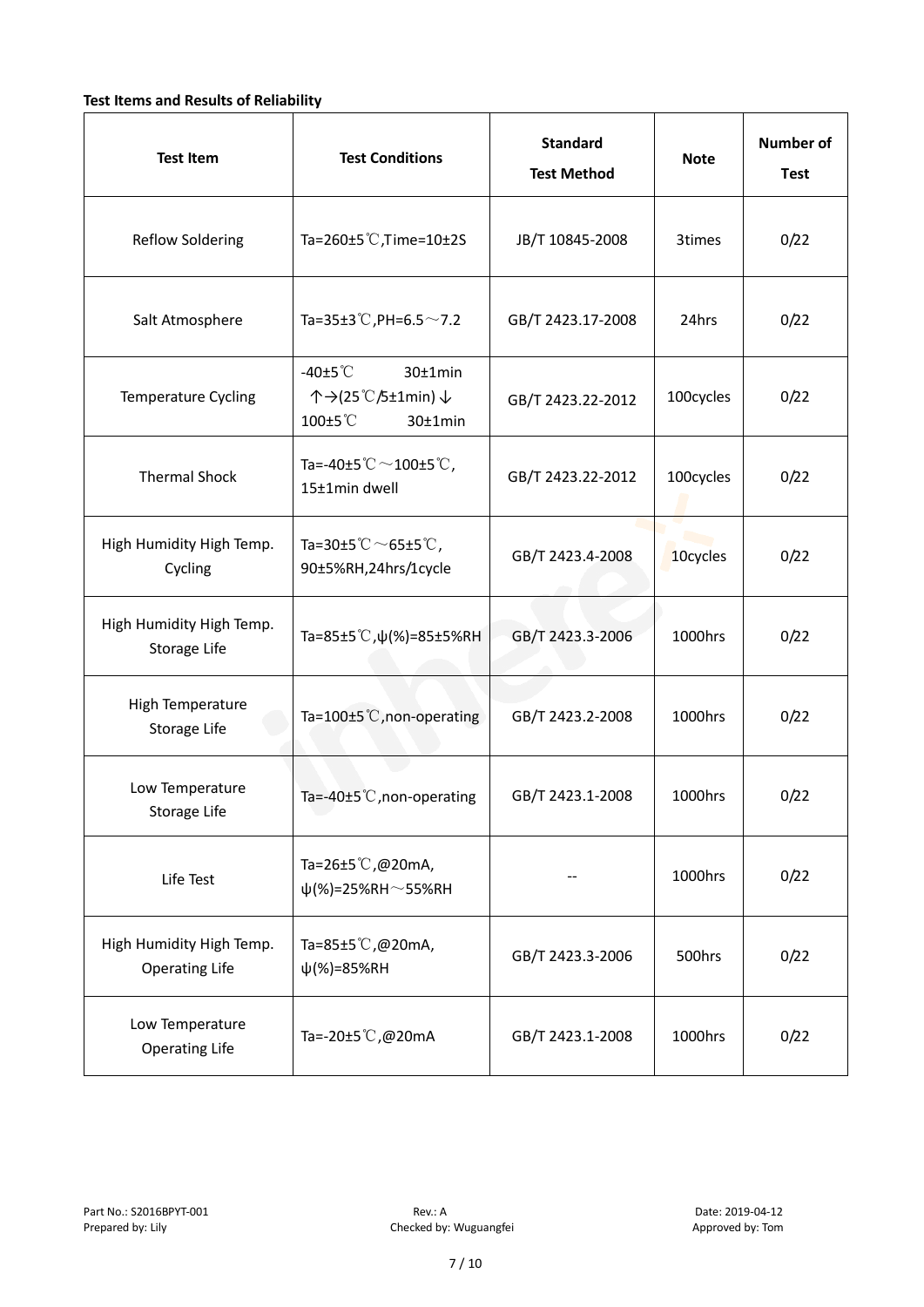#### **Forward Voltage Rank Combination (IF=20mA)**

| Rank    | Min. | Max. | Unit   |
|---------|------|------|--------|
|         | 1.8  | 1.9  |        |
| 8       | 1.9  | 2.0  |        |
| 9       | 2.0  | 2.1  |        |
| A       | 2.1  | 2.2  | $\vee$ |
| $\sf B$ | 2.2  | 2.3  |        |
| ◠       | 2.3  | 2.4  |        |

#### **Luminous Intensity Rank Combination (IF=20mA)**

| Rank | Min. | Max.                     | Unit |
|------|------|--------------------------|------|
|      | 800  | 1000                     |      |
|      | 1000 | 1250                     |      |
| U    | 1250 | 1600                     | mcd  |
|      | 1600 | $\overline{\phantom{m}}$ |      |

#### **Dominant wavelength Rank Combination (IF=20mA)**

| Rank | Min. | Max. | Unit |
|------|------|------|------|
| Yd   | 586  | 588  |      |
| Ye   | 588  | 590  |      |
| Yf   | 590  | 592  | nm   |
| Yg   | 592  | 594  |      |
| Yh   | 594  | 596  |      |

### **Group Name on Label (Example DATA: 9 T Yf 20)**

| <b>DATA: 9 T Yf 20</b>                          | Vf(V)           | Iv (mcd)  | λd (nm) | <b>Test Condition</b> |
|-------------------------------------------------|-----------------|-----------|---------|-----------------------|
| $9 \rightarrow T \rightarrow Yf \rightarrow 20$ | $2.0^{\sim}2.1$ | 1000~1250 | 590~592 | $IF=20mA$             |

Notes:

1. The tolerance of luminous intensity (Iv ) is  $\pm 15\%$ .

2. The tolerance of dominant wavelength is ±1nm.

3. This specification is preliminary.

4. This specification is a standard specification of our factory, can make in accordance with customer's special requirement.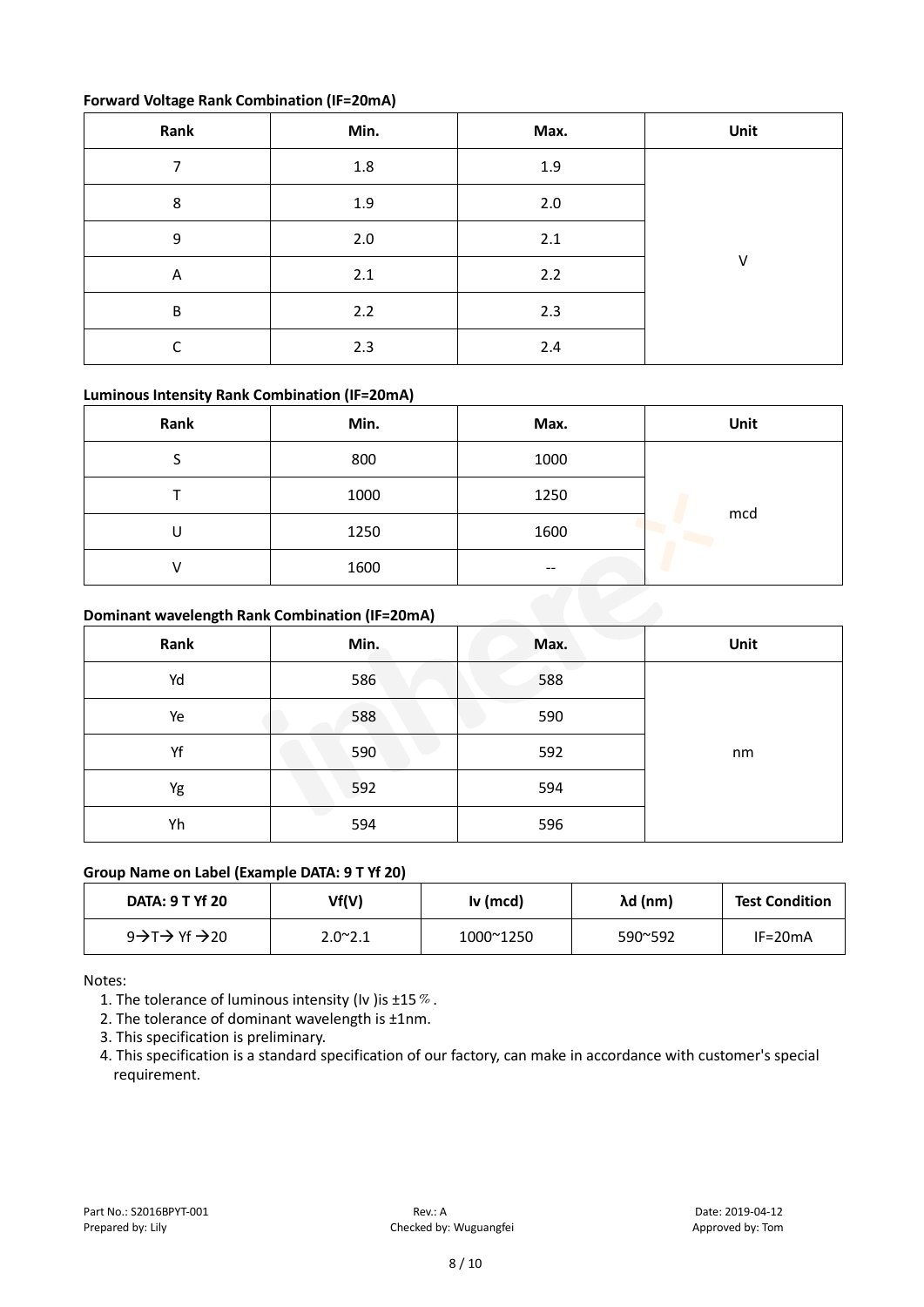#### **2016 Series SMD Chip LED Lamps Packaging Specifications**

- 
- Feeding Direction **Constanting Construction Constanting Operations Construction Constanting Construction Constanting Construction**





**Dimensions of Tape (Unit: mm)**



**Arrangement of Tape**



#### Notes:

- 1. Empty component pockets are sealed with top cover tape;
- 2. The maximum number of missing lamps is two;
- 3. The cathode is oriented towards the tape sprocket hole in accordance with ANSI/EIA RS-481 specifications.
- 4. 4,000pcs/Reel.

Part No.: S2016BPYT-001 Rev.: A Date: 2019-04-12 Prepared by: Lily Checked by: Wuguangfei Approved by: Tom Checked by: Wuguangfei Approved by: Tom Approved by: Tom